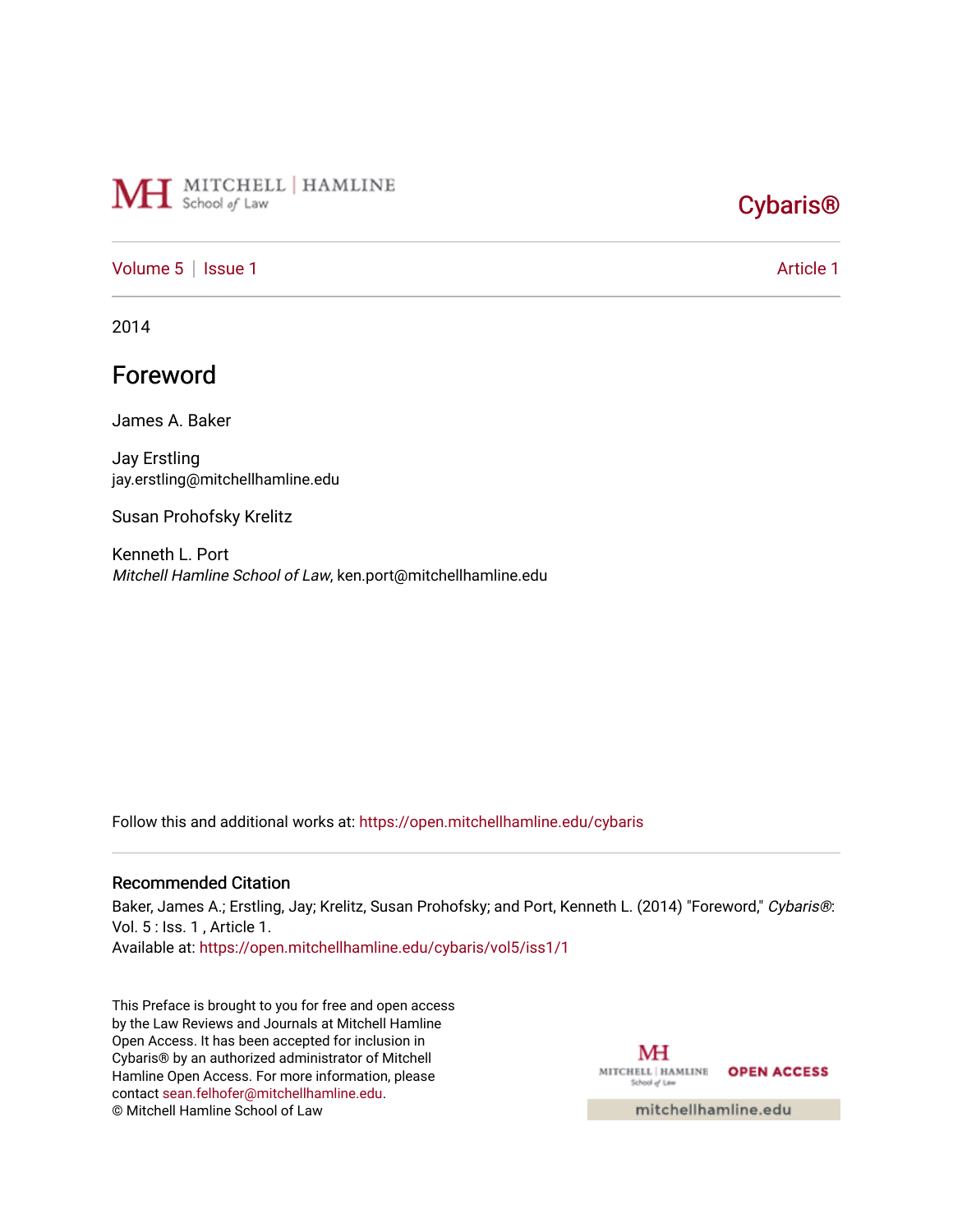$\overline{a}$ 

#### **FOREWORD**

By one estimate, the value of intangible assets owned by publicly traded U.S. companies exceeded  $$8$  trillion in 2011.<sup>1</sup> As increasingly recognized in corporate boardrooms around the world, intangible intellectual property (IP) assets (i.e., patents, copyrights, trademarks, trade dress, trade secrets, mask and design works) are essential to economic success in a global business environment. A recently published study by the World Intellectual Property Organization reported that revenues from global IP licensing royalties alone increased from just \$2.8 billion in 1970 to over \$180 billion in 2009, a growth rate substantially higher than the increase in global gross domestic product over the same time period.<sup>2</sup>

Thus, for companies competing for market share in an increasingly competitive global business environment, profitability is often determined by the depth, breadth and quality of the intangible IP assets which they own or license from others, and the effective management of those assets. Because the business value of IP assets is often difficult to quantify, however, the effective management of those assets requires both a system based on sound economic principles, and a strategy for linking the assets to business goals. This volume of *Cybaris®*, *an Intellectual Property Law Review*, which is based on presentations and panel discussions at a continuing legal education workshop sponsored by William Mitchell's Intellectual Property Institute,<sup>3</sup> highlights some of the

 $^1$  Hassett, Kevin A. & Robert J. Shapiro, What Ideas Are Worth: The VALUE OF INTELLECTUAL CAPITAL AND INTANGIBLE ASSETS IN THE AMERICAN ECONOMY 4 (2011).

<sup>2</sup> WORLD INTELL. PROP. ORG., WORLD INTELLECTUAL PROPERTY REPORT: THE CHANGING FACE OF INNOVATION 9 (2011).

<sup>&</sup>lt;sup>3</sup> Susan Krelitz et at., Conference Presentations at the William Mitchell College of Law Continuing Legal Education Seminar: Managing IP Assets at the Speed of Business (Oct. 4, 2013) (recording on file with William Mitchell College of Law).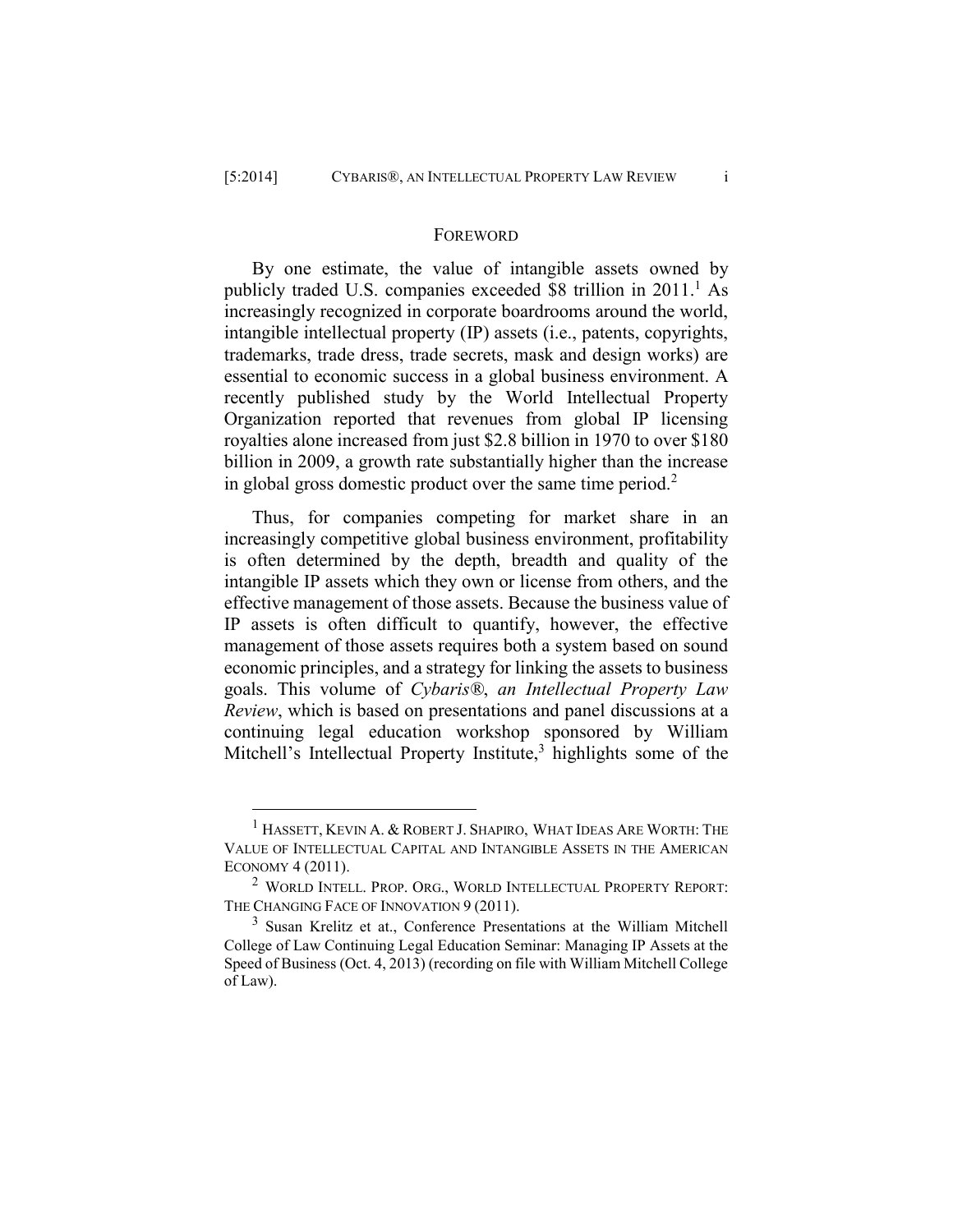systems, strategies, and best practices for effectively managing IP assets.

Susan Krelitz of IPfolio, Inc. and William Mitchell student Alex Sellke provide an overview of the IP assets management process and discuss a framework for developing a global IP assets management strategy to meet the objectives of a global business organization.

Robert Fichter of Dennemeyer & Associates and William Mitchell student Nicholas Benham provide insight into the implementation of a patent filing and prosecution strategy from a geographic perspective, including a concise discussion of patent laws in various international jurisdictions, as well as methodologies for establishing global patent rights. William Mitchell student Nadja Baer provides similar insight with respect to a trademark protection strategy suitable for small and medium sized U.S. companies, with a particular focus on European trademarks, in her comment.

Gilbert Voortmans of 3M and William Mitchell student Enrique W. Iturralde provide an in depth discussion of the value of intellectual assets. The discussion sets forth a value-based perspective on managing a portfolio of intellectual assets, rather than a cost-based approach. The value-based notion supports the idea that strategic management of intellectual assets must start with the alignment of the IP portfolio with business objectives, and offers five practical considerations for maximizing the value of intellectual assets.

Just as expertise in standard accounting principles must be applied to manage tangible assets, so too must standard accounting principles be applied to successfully manage intangible IP assets. Renée Marino, founder of Cupitor Consulting, and William Mitchell student Andrew Marnach share knowledge and methodologies required to do just that.

Steven W. Roth of IBM Corporation and William Mitchell student Marlo T. Miksche provide insight into patent utilization. Typically, this topic is referred to as monetization and generally